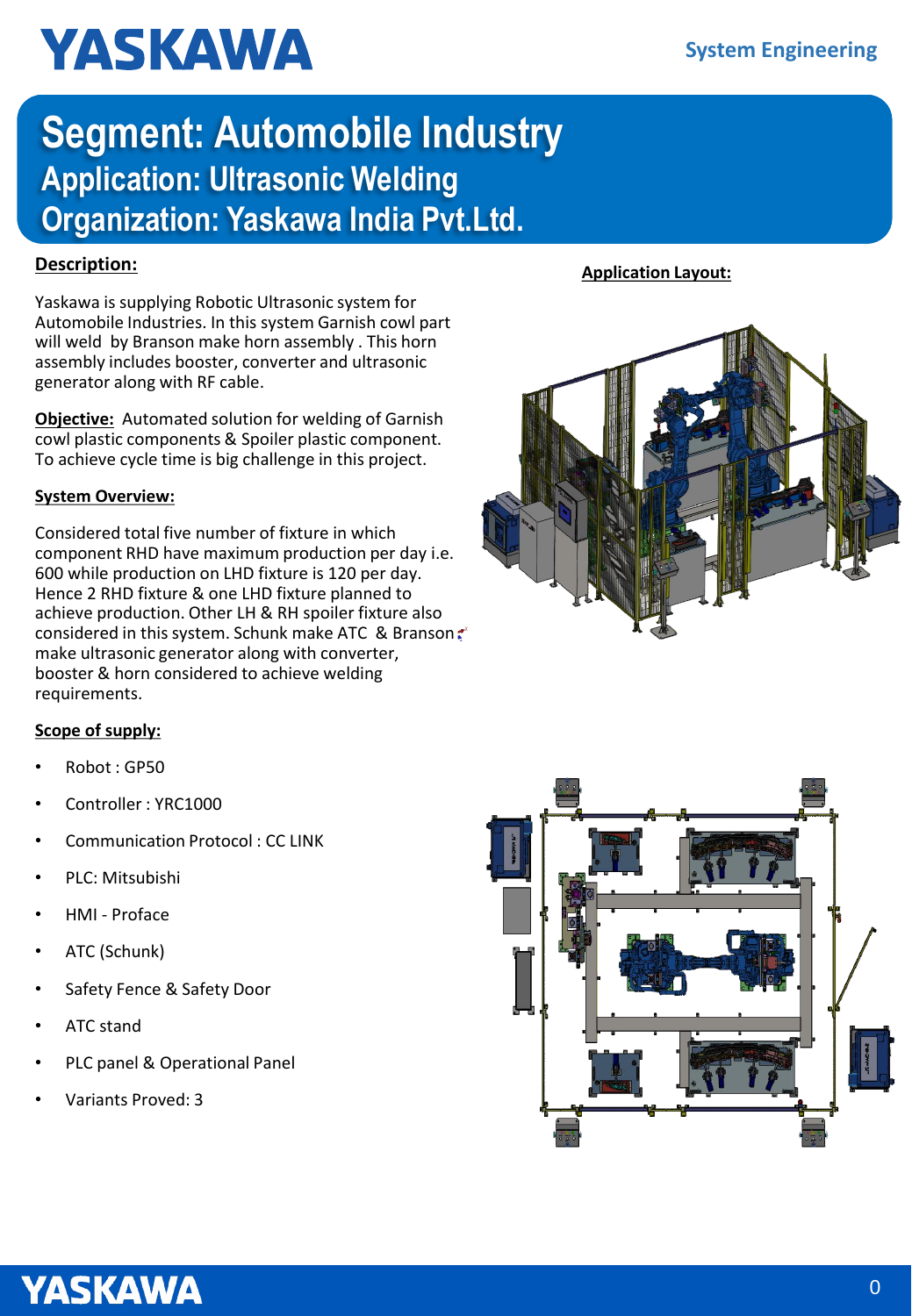## **YASKAWA**

### ULTRASONIC GRIPPERS WITH ATC



- ➢ NUMBER OF FIXTURES USED IN THE CELL 5
- ➢ TOTAL FIXTURE CAN WORK AT A TIME 4 NOS
- ➢ CYCLE TIME CONSIDERED FOR GARNISH COWL PART 72 SEC
- ➢ CYCLE TIME CONSIDERED FOR SPOILER PART 40 SEC
- ➢ PART LOADING & UNLOADING TIME PER MART 12 SEC
- ➢ ATC CHANGEOVER TIME FROM ROBOT HOME 12 SEC